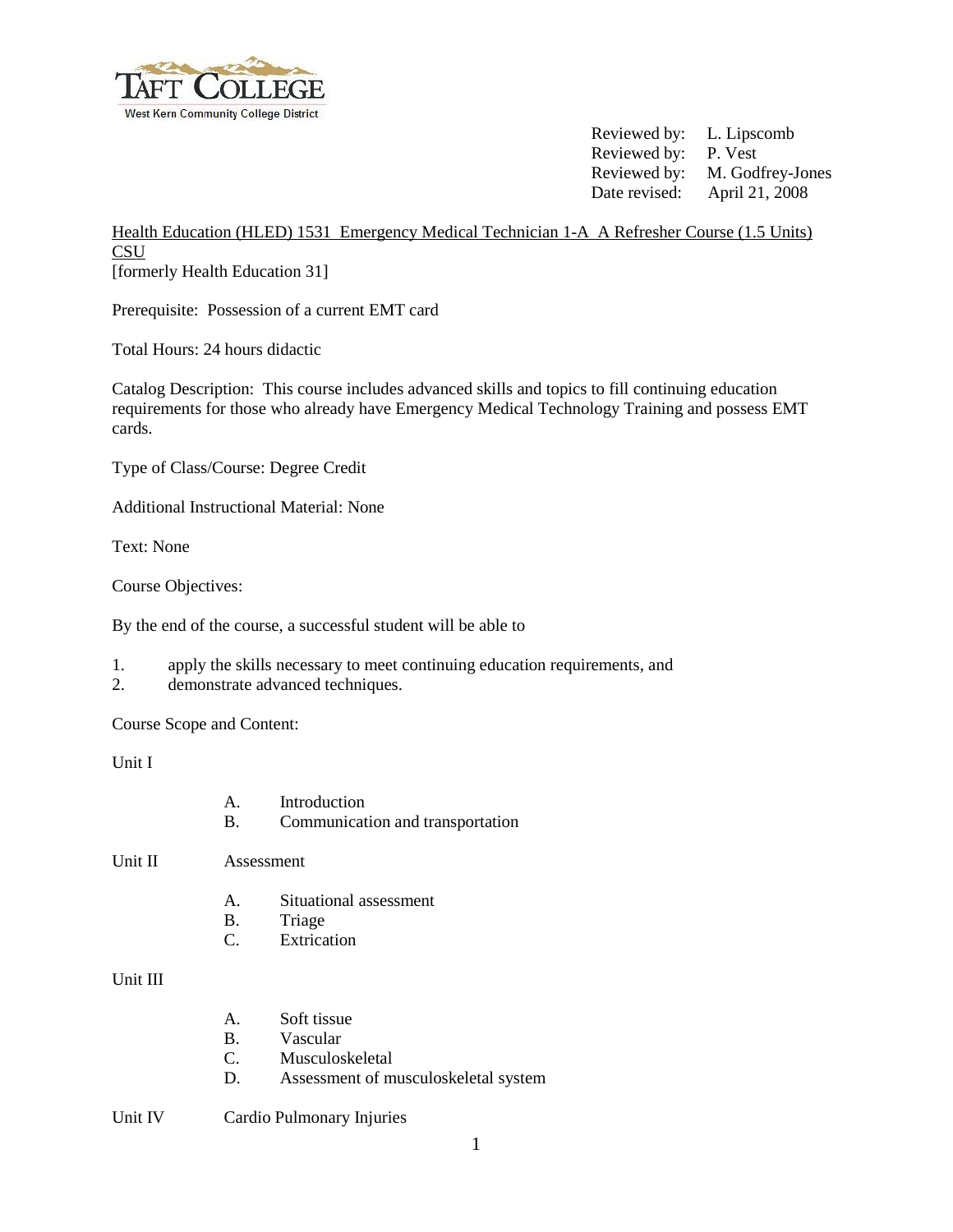

- A. Injuries to respiratory system
- B. Respiratory emergencies
- C. Coronary emergencies
- D. CPR review
- E. Cardiopulmonary assessment

## Unit V Neurological Emergencies

- A. Injuries to spinal cord and associated areas
- B. C.V.A.
- C. Seizures
- D. Neurological assessment
- Unit VI Medical and Environmental Emergencies
	- A. Various medical disorders and appropriate responses
	- B. Burns
	- C. Poisoning
	- D. Communicable disease
	- E. Electric shock
	- F. Freezing and frostbite
	- G. Drowning
- Unit VII Obstetrical Care
	- A. Normal childbirth<br>B. Complications and
	- Complications and how to deal with them
- Unit VIII New Equipment, Techniques & Procedures
	- A. Cenco scissors
	- B. M.A.S.T. trousers
	- C. Equipment for dealing with respiratory emergencies
	- D. Splints, collars, and bandages
	- E. Tags
	- F. Blankets
	- G. Forms

Learning Activities Required Outside of Class:

The students in this class will spend a minimum of 4 hours per week outside of the regular class time doing the following:

- 1. Studying
- 2. Answering questions
- 3. Skill practice
- 4. Completing required reading

Methods of Instruction: